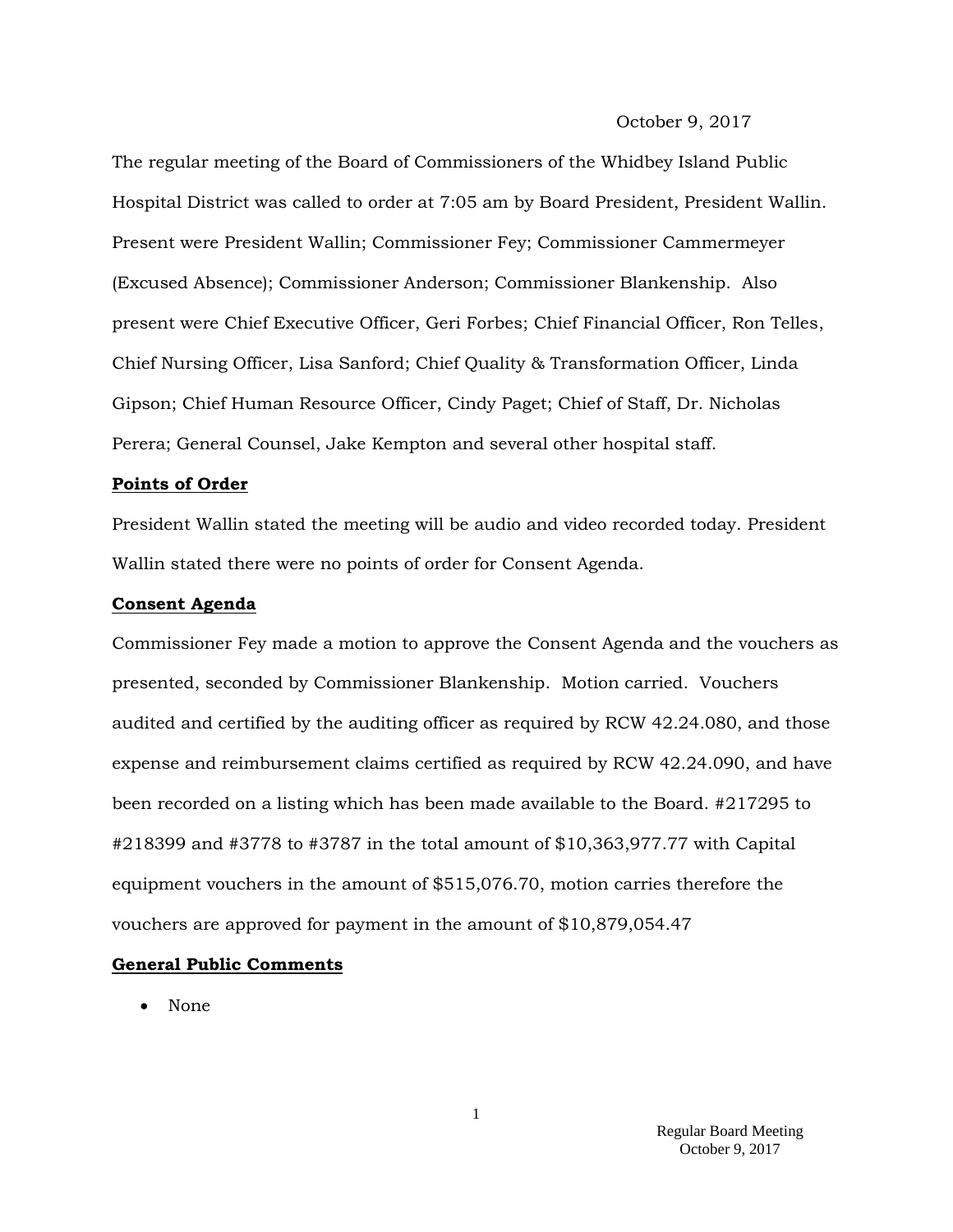#### **Nursing**

Lisa Sanford, CNO

- Awaiting data from on our Patient Satisfaction scores.
- Linda Gipson, Cindy Paget and Lisa Sanford are working on a Patient Experience Program for staff. Staff could use more training on how best to work with patients to insure good experiences at WhidbeyHealth.
- Several new RN's have been hired in the ED & OR.
- Nurse leaders will be teaming up with Chris Gleason from Quality Process Improvement to make sure we are survey ready. The survey will begin at the end of October.
- Beth Laurine, Interim ED Manager has done a lot of great things in the departments. Working on team building, process improvement and work flow through the ED and ED documentation.

### **Quality & Patient Safety**

Linda Gipson gave a Quality update.

- Chris Gleason is the new Process Improvement Coordinator.
- We are doing well in our nurse sensitive quality indicators. Current focus in Medical Staff is sepsis, severe sepsis and mortality from severe sepsis.
- We are completing more Safety and Intelligence reports. These reports are of any inappropriate or quality concerns people may have.
- In January 2018 Commissioner Fey & Linda will be presenting a presentation on the quality and improvement plan.
- We have no reduction in reimbursement that we can anticipate for 2018 for any of our providers based on the movement we made in the MIPS system. Linda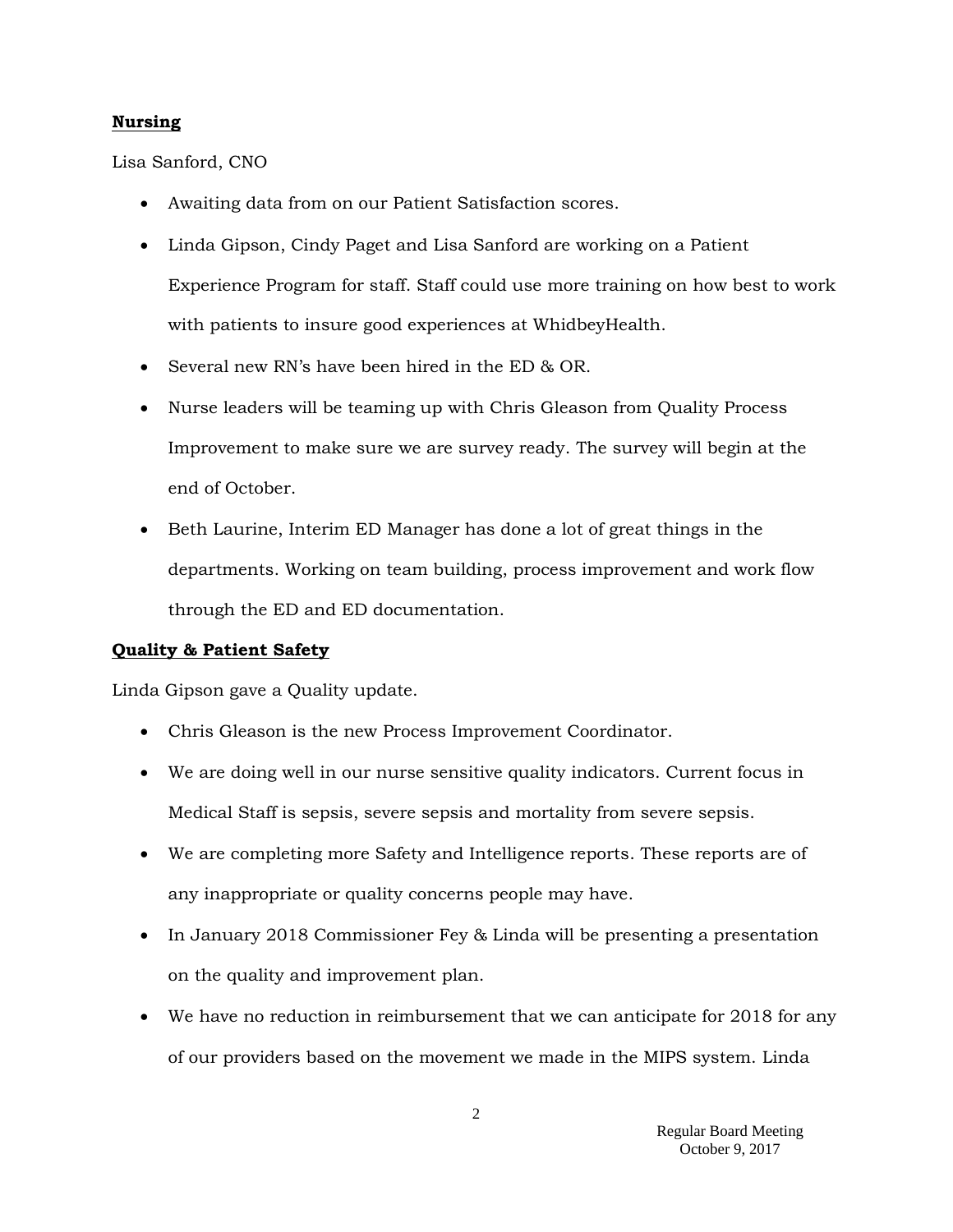thanked Becky Harless, Andria Heggeness, and Heidi Saunders for their hard work with this system.

 Linda also thanked Dr. Langrock & Dr. Rangel for being actively involved in helping with WhidbeyHealth's Opioid Prescription Monitoring Program and reducing the amount of opioids that are prescribed for patients.

## **Quality Committee Dashboard Report – QRTLY**

• Next Dashboard Report will be January 8<sup>th.</sup>

## **Medical Staff Report**

Chief of Staff Report: Dr. Nick Perera, Chief of Staff reported the following:

- November Chief Nominations
	- o Chief of Surgery, Chief of Medicine and Chief of Staff Elect
- New Medical Staff
	- Mr. Brian Sheufelt, CRNA, Anesthesia
	- James Bauer, MD Obstetrics and Gynecology
	- Mr. Seth Grisham, PA-C, Family Medicine

Dr. Nicholas Perera presented the following policies and protocols for approval.

o Revised Laboratory Reflex Testing Protocols

Commissioner Fey made a motion, seconded by Commissioner Anderson to approve the Revised Laboratory Reflex Testing Protocols as presented. Motion carried.

Dr. Nicholas Perera presented the following Credentialing and Bylaws for approval.

o Revised Orthopedic Surgery Privileges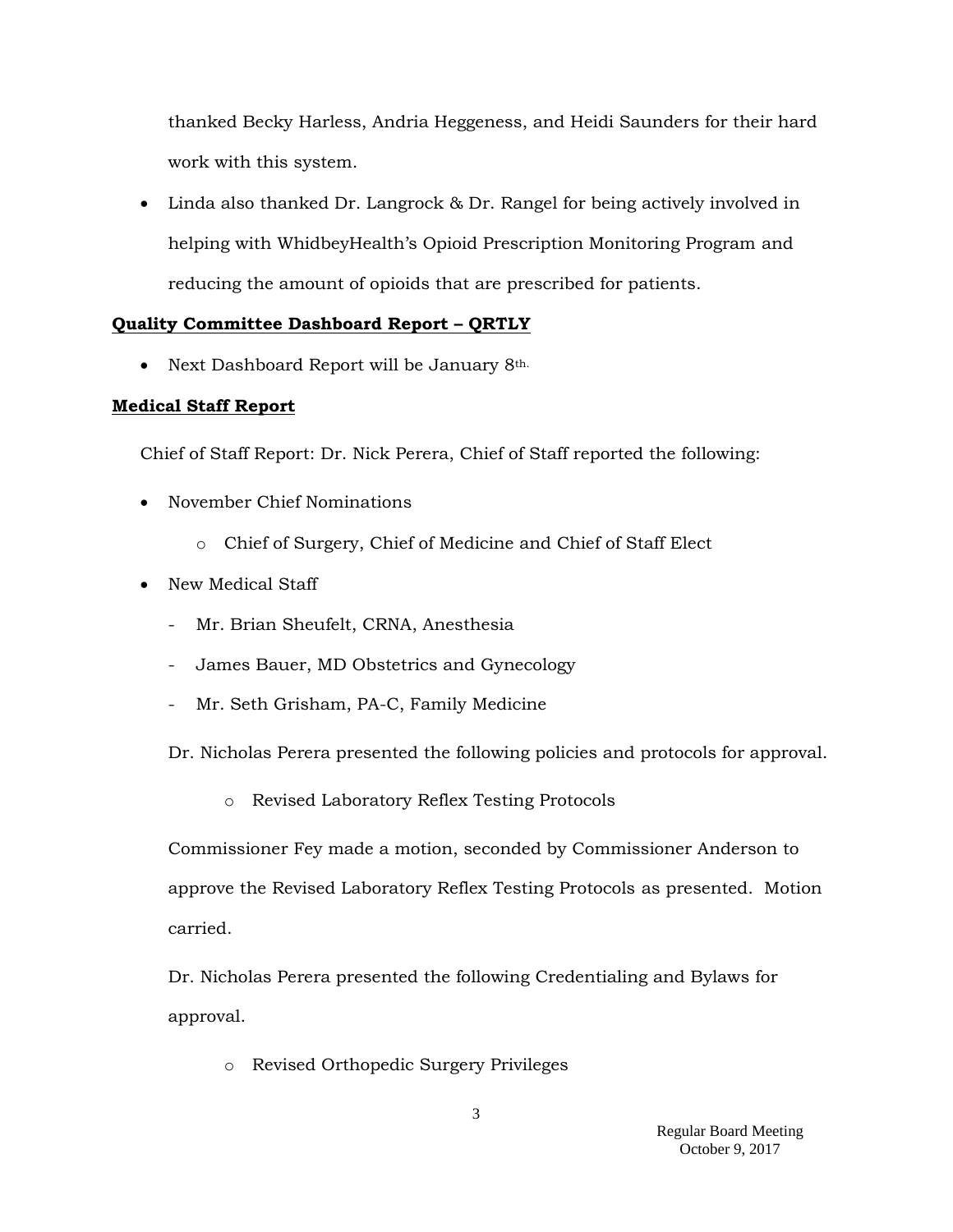Commissioner Fey made a motion, seconded by Commissioner Anderson to approve the Revised Orthopedic Surgery Privileges as presented. Motion carried.

Dr. Nicholas Perera presented the following Initial Appointments.

Brian Sheufelt, CRNA Provisional Advanced Commissioner Fey made a motion, seconded by Commissioner Anderson to approve the Initial Appointment as presented. Motion carried.

Dr. Nicholas Perera presented the following Reappointments.

| Sujata Agnani, MD                                                    | Courtesy                                 |
|----------------------------------------------------------------------|------------------------------------------|
| John Beumer, MD                                                      | Active                                   |
| John Hassapis, MD                                                    | Active                                   |
| Dawn Hastreiter, MD                                                  | Courtesy to Telemedicine                 |
| Craig Kleiv, CRNA                                                    | Advancement                              |
| Christopher Krol, MD                                                 | Courtesy to Telemedicine                 |
| Mark Mayhle, MD                                                      | Courtesy to Telemedicine                 |
| Peter Sutcliffe, MD                                                  | Courtesy                                 |
| Ian Whitmarsh, CRNA                                                  | <b>Advancement Clinical Practitioner</b> |
| Commissioner Fey made a motion, seconded by Commissioner Anderson to |                                          |
| approve the Reappointments as presented. Motion carried.             |                                          |

#### **Staff and Status Reports from Administration**

Administrative Update

Geri Forbes, CEO reported the following: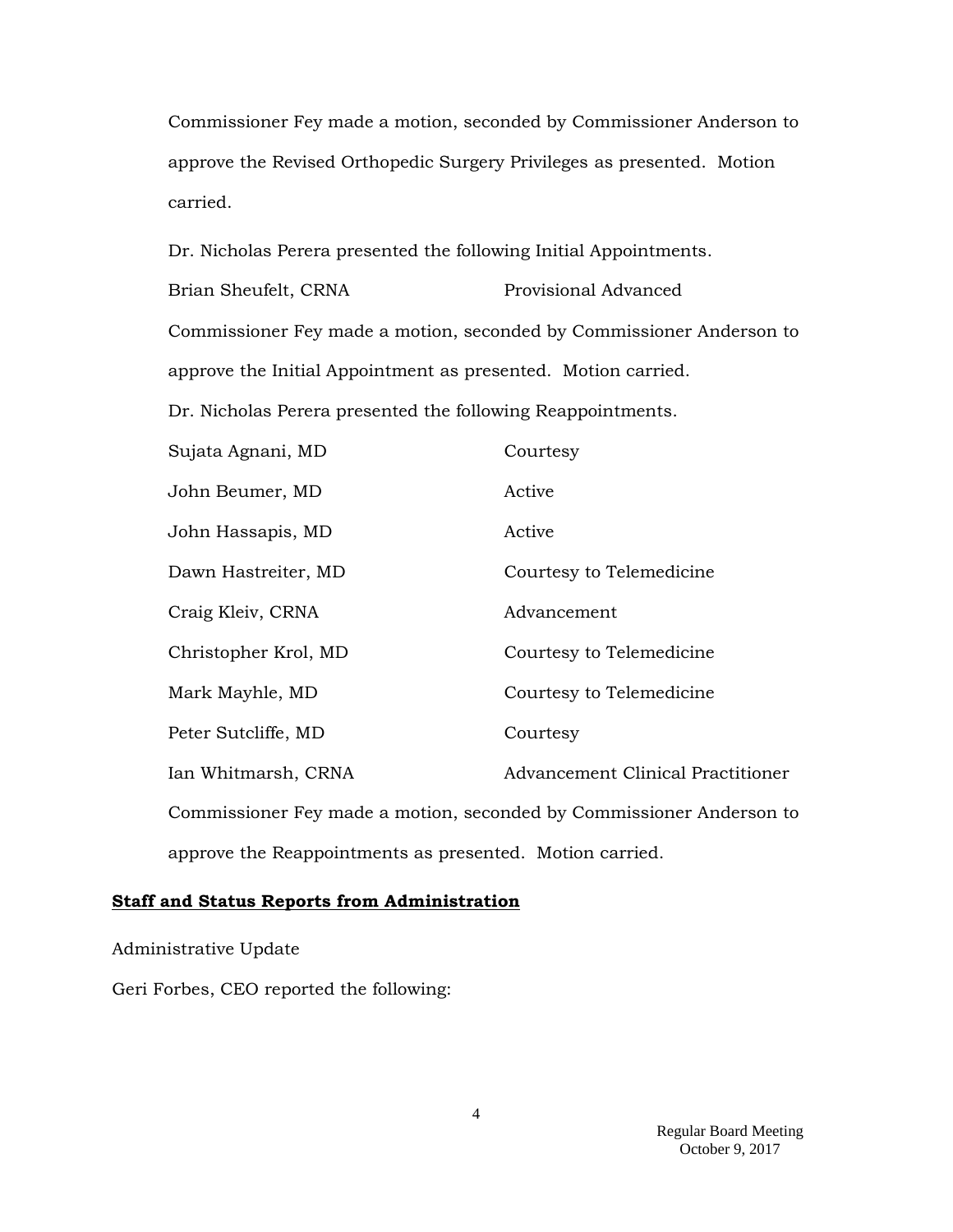- October 4th Pandemic Flu Drill. Geri Thanked Lead Medic Chris Tumblin, Infection Control Nurse Colleen Klamm and Employee Health Nurse Jake McKee. The drill will continue October 6<sup>th</sup>, 9<sup>th</sup>, 11<sup>th</sup> & 12<sup>th</sup>.
- Infection rate at WhidbeyHealth's low. We continue to push for 0%.
- Construction is going well. We have moved forward with the staining of the floors in the old ICU and old Labor & Delivery areas. We are in the process of finalizing the purchase of a new hood for the Pharmacy.
- WhidbeyHealth will be opening its doors for trick or treating from 4:00pm-5:00pm. Sherri Anderson will be representing WhidbeyHealth by passing out candy at Fort Casey on October 28th.
- Falls Prevention Awareness Day is September 22nd. We are partnered with Washington State Falls Prevention Coalition. WhidbeyHealth paramedic Robert May, Physical Therapist Jennifer Wesley and Emily MacCormick came out to speak to folks about what works for preventing falls.
- WhidbeyHealth Foundation invites the community to participate in its new Volunteer Patient Companion Program. For more information please contact Heather Zustiak at (360) 678-7656 ext. 4246.
- October is Breast Cancer Awareness Month. WhidbeyHealth will be placing signage up and down Whidbey Island to build awareness.
- Geri mentioned that she will be attending the WSHA Annual Meeting October 12th -13th in Seattle along with Lisa Sanford and four out of five Board members.

### **Finance:**

Ron Telles, CFO discussed and presented the following financials for August 2017: